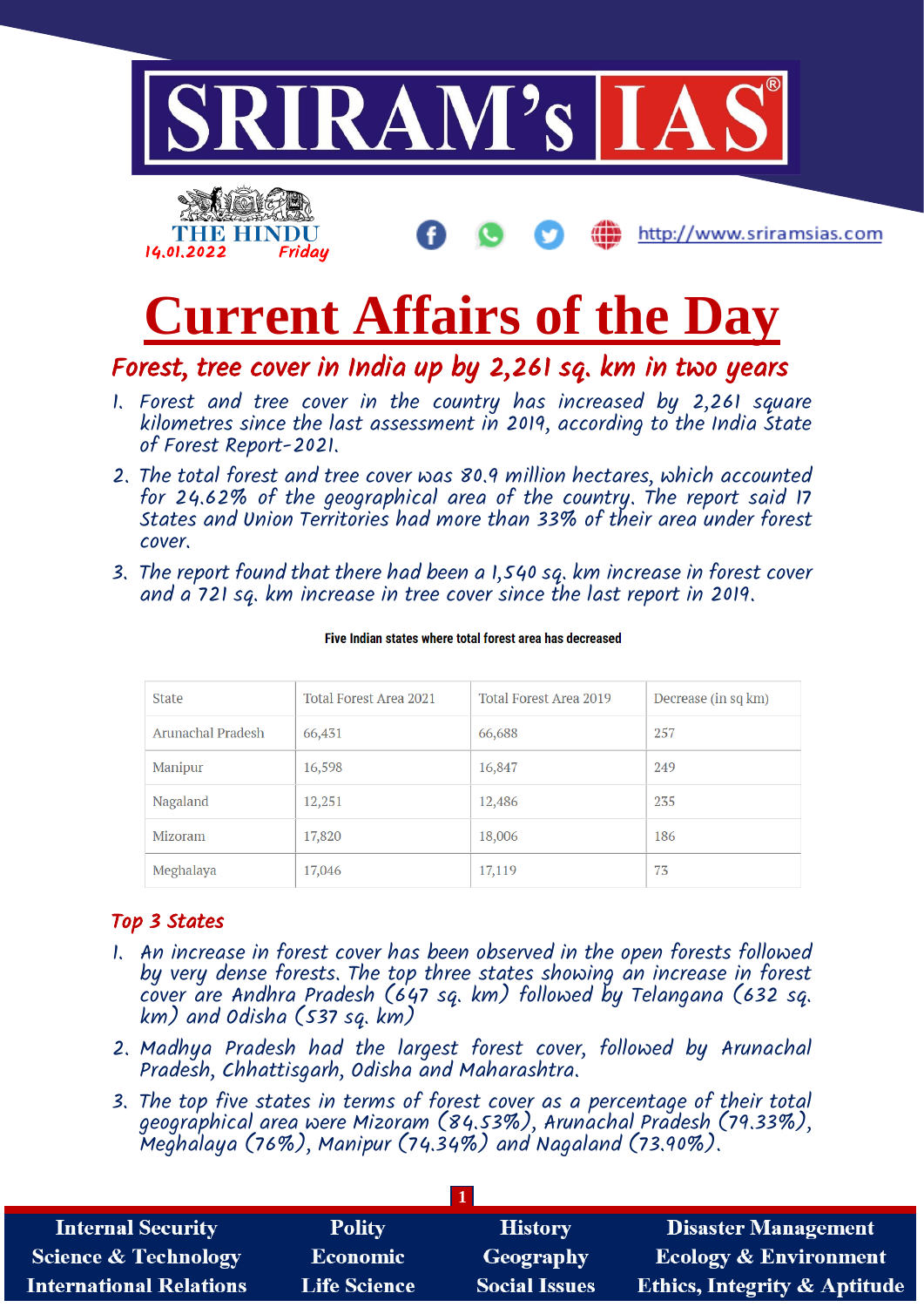

#### Five Indian states where total forest area has increased

| <b>State</b>     | Total Forest Area 2021 | Total Forest Area 2019 | Increase (in sq km) |
|------------------|------------------------|------------------------|---------------------|
| Andhra Pradesh   | 29,784                 | 29,137                 | 647                 |
| Telangana        | 21,214                 | 20,582                 | 632                 |
| Odisha           | 52,156                 | 51,619                 | 537                 |
| Karnataka        | 38,730                 | 38,575                 | 155                 |
| <b>Iharkhand</b> | 23,721                 | 23,611                 | 110                 |

#### Mangrove cover

14.01.2022 Friday

- 1. The total mangrove cover in the country had increased by 17 sq. km, to reach 4,992 sq. km. The total carbon stock in forests was estimated to be 7,204 million tonnes, an increase of 79.4 million tonnes from 2019.
- 2. The Ministry said the survey used mid-resolution satellite data, followed by "rigorous ground-truthing" and information from other sources.

#### Forest Cover:

- 1. FSI defines 'forest cover' as all lands of a hectare or more with tree patches with a canopy density of more than 10 per cent.
- 2. This covers all lands, irrespective of legal ownership and land use. 'Recorded forest area' includes only those areas recorded as forests in government records and includes pristine forests.

### The Forest Survey of India has listed four categories of forests. They are

- 1. Very Dense Forest (with tree canopy density of 70 per cent or above)
- 2. Moderately Dense Forest (tree canopy density of 40 per cent or above but less than 70 per cent)
- 3. Open Forest (tree canopy density of 10 per cent or above but less than 40 per cent)
- 4. Scrub (tree canopy density less than 10 per cent)

# Forest Survey Report 2021: Overall decadal decline in forest cover in India's 52 tiger reserves, Gir

1. There has been an overall decadal decline in forest cover across India's 52 tiger reserves as well as its sole Lion Conservation Area (LCA) of Gir in Gujarat, the latest report of the Forest Survey of India (FSI).

| <b>Internal Security</b>        | <b>Polity</b>       | <b>History</b>       | <b>Disaster Management</b>              |
|---------------------------------|---------------------|----------------------|-----------------------------------------|
| <b>Science &amp; Technology</b> | <b>Economic</b>     | Geography            | <b>Ecology &amp; Environment</b>        |
| <b>International Relations</b>  | <b>Life Science</b> | <b>Social Issues</b> | <b>Ethics, Integrity &amp; Aptitude</b> |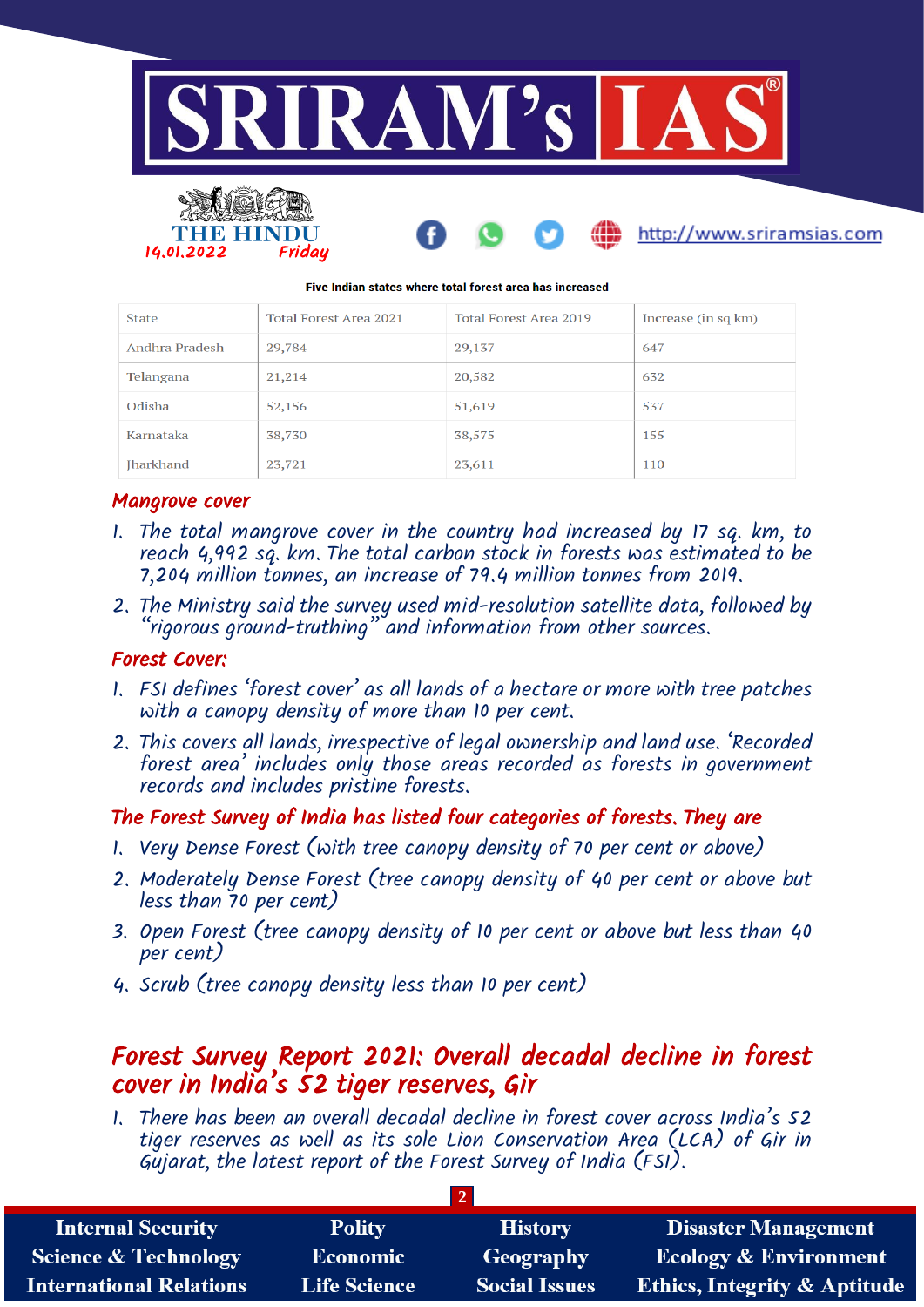



- http://www.sriramsias.com
- 2. Some 20 of the 52 tiger reserves have shown an increasing trend. These range from 1.28 sq km in Pakke (Arunachal Pradesh) to 238.80 sq km in Buxa (West Bengal).
- 3. Buxa, in fact, has recorded the highest decadal growth in forest cover in the country. It is followed by Anamalai in Tamil Nadu (120.78 sq km) and Indravati in Chhattisgarh (64.48 sq km).
- 4. But the 32 remaining reserves have shown a declining trend, ranging from 0.06 sq km in Orang in Assam to 118.97 sq km in Kawal in Telangana. Bhadra (53.09 sq km) in Karnataka and Sundarbans in West Bengal (49.95 sq km) have also witnessed sharp declines in forest cover.

# Tiger Corridors:

- 1. The Sundarbans Tiger Reserve has the largest area under wetlands at 2,549.44 sq km. This means 96.76 per cent of its area is a wetland. The Kanha Tiger Reserve has the highest number of wetlands at 461, most of which are less than 2.25 hectares (ha) in size.
- 2. The Kanha to Navegaon-Nagzira-Tadoba-Indravati tiger corridor that passes through Madhya Pradesh, Chhattisgarh and Maharashtra have the largest forest cover at 2,012.86 sq km.
- 3. It is followed by the Pench-Satpura-Melghat corridor in Maharashtra and Madhya Pradesh (1,195.79 sq km) and the Similipal-Satkosia corridor in Odisha (810.23 sq km).

# Every northeastern state reports loss in forest cover: State of India's Forest Report 2021

- 1. The northeastern states of India Arunachal Pradesh, Assam, Manipur, Nagaland, Tripura, Mizoram, Meghalaya and Sikkim  $-$  have lost 1,020 square kilometres of forest during 2019-2021, according to the biennial India's State of Forest Report 2021 published by the Forest Survey of India.
- 2. The eight states account for 23.75 per cent of the country's total forest cover.
- 3. Among the eight states, Manipur recorded the largest loss in forest cover (249 sq kms), followed by Nagaland (235 sq kms) and Mizoram (186 sq kms). The report attributes this loss in forest cover to shifting cultivation, which is practised in many northeastern states.

|                                 |                     | 3                    |                                         |
|---------------------------------|---------------------|----------------------|-----------------------------------------|
| <b>Internal Security</b>        | <b>Polity</b>       | <b>History</b>       | <b>Disaster Management</b>              |
| <b>Science &amp; Technology</b> | <b>Economic</b>     | <b>Geography</b>     | <b>Ecology &amp; Environment</b>        |
| <b>International Relations</b>  | <b>Life Science</b> | <b>Social Issues</b> | <b>Ethics, Integrity &amp; Aptitude</b> |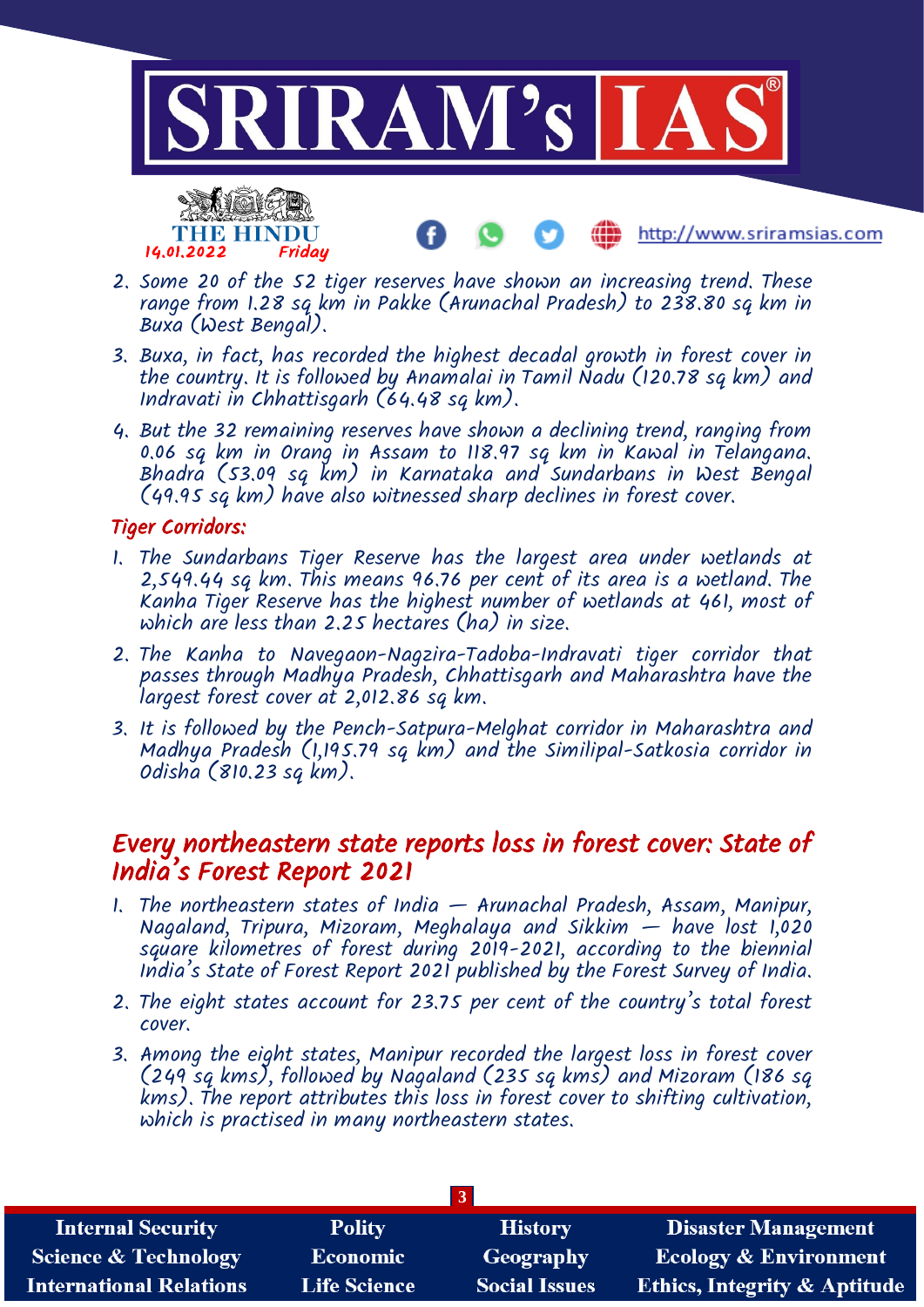

4. The northeastern states have been losing forest cover consistently, as the last report published in 2019 also indicated. Between 2011 and 2019, the forest cover of six states, excluding Assam, had decreased by nearly 18 per cent between 2011-2019. The region lost nearly 25,012 sq km of forest cover in the preceding decade.

# Forest Survey Report 2021: India's mountainous states, already facing climate change, lose forest cover

The report has attributed the loss of forest cover in the Himalayas and North East to an increase in developmental activities as well as agriculture.

# Highlights:

- 1. There has been an increase in forest loss in India's mountainous states along its Himalayan frontier, which are already in the throes of climate change, according to the latest report by the Forest Survey of India (FSI).
- 2. The Union territory (UT) of Jammu and Kashmir, which had very dense forests of  $4,270$  square kilometres (sq km) area in 2019, had  $4,155$  sq km of the same forest category in 2021. This is the highest loss of very dense forests anywhere in India.
- 3. Jammu and Kashmir have lost very dense forests but gained open forests, according to the report. This has led to an increase in  $\check{\mathtt{U}}$ T's total forest area to 21,387 sq km in 2021, from 21,358 in 2019. The increase in open forests is led by commercial plantations.
- 4. The total forest area of Himachal Pradesh, another mountainous state, has increased by 9 sq km. But there has been a loss of open and Moderately Dense Forest (tree canopy density of 40 per cent or above but less than 70 per cent). Moderately dense forests are usually close to human habitations.

## Climate change hotspots in Indian forests

- 1. The report has also mapped climate change hotspots in Indian forests, based on projections for 2030, 2050 and 2080.
- 2. It predicted that Himalayan states and UTs like Ladakh, Jammu and Kashmir, Himachal Pradesh and Uttarakhand will record the maximum increase in temperature and also possibly experience a decrease in rainfall.
- 3. Extreme rainfall may also increase in the states of the North East.

| <b>Internal Security</b>        | <b>Polity</b>       | <b>History</b>       | <b>Disaster Management</b>              |
|---------------------------------|---------------------|----------------------|-----------------------------------------|
| <b>Science &amp; Technology</b> | <b>Economic</b>     | Geography            | <b>Ecology &amp; Environment</b>        |
| <b>International Relations</b>  | <b>Life Science</b> | <b>Social Issues</b> | <b>Ethics, Integrity &amp; Aptitude</b> |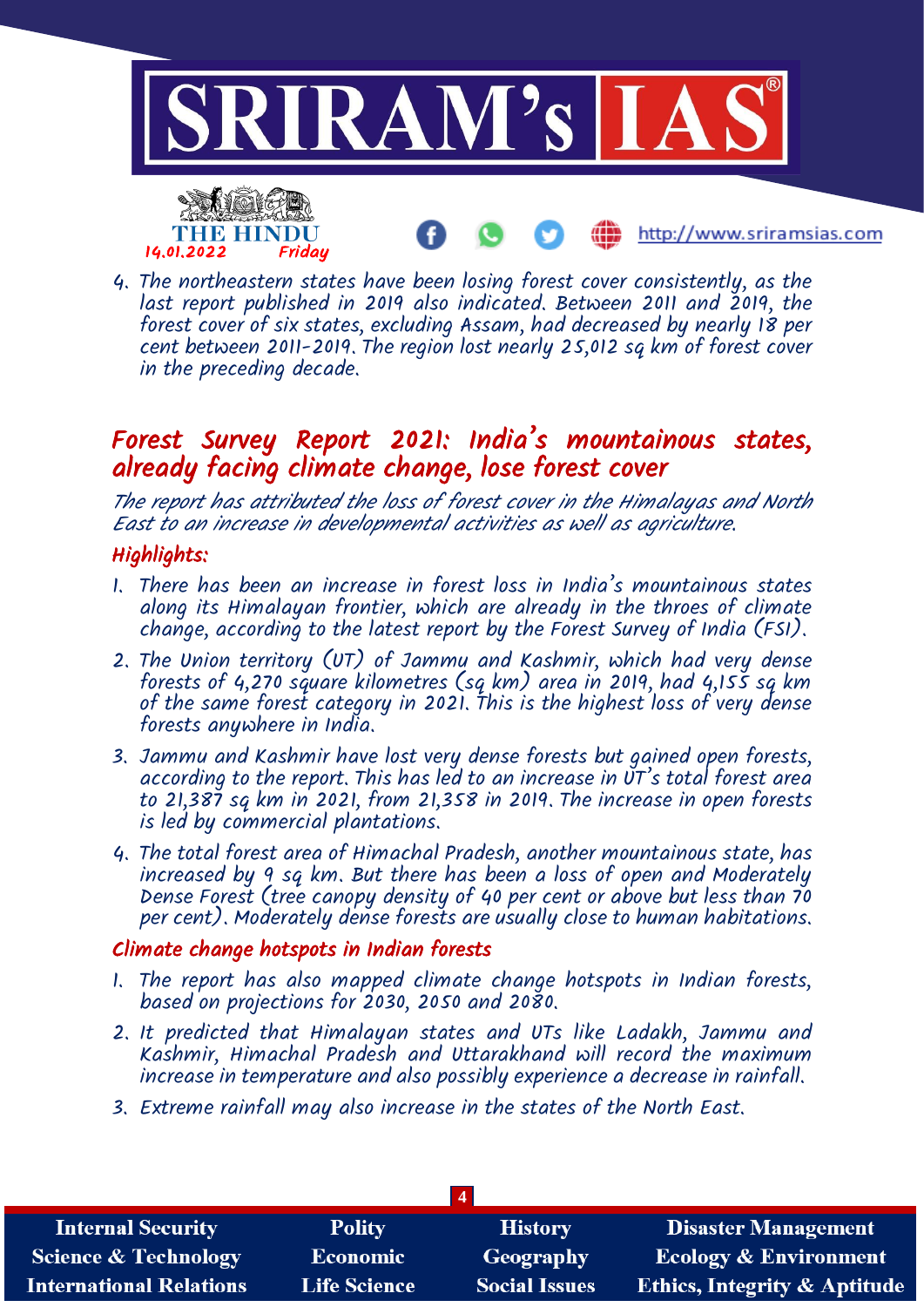



THE HINDU

- 1. We are "not averse" to demilitarisation of the Siachen glacier but the precondition is Pakistan has to accept the Actual Ground Position Line  $(AGPL)$ , Army chief General Manoj Naravane said, raising a fresh debate over the world's highest battlefield, with experts saying it may not be ideal in the backdrop of the stand-off in eastern Ladakh and the Chinese build-up.
- 2. In contrast to the present comments, the Army chief had two years ago termed Siachen as a point of "collusive threat" between Pakistan and China and so "we should keep control".
- 3. However, with the stand-off in eastern Ladakh and massive build-up and expansion by the People's Liberation Army (PLA) in sub-sector north which

is very close to the Karakoram range and<br>Soltoro ridoe, several Soltoro ridge, several<br>servina officials and officials experts noted that it would not be possible for India to vacate the crucial positions on the glacier.

4. The Line of Control (LoC) had been delineated to a point called NJ 9842,<br>and thereafter. the thereafter, understanding was that it will remain unoccupied.



http://www.sriramsias.com

But Pakistan had made an attempt to occupy territory and we were forced to take our countermeasures.

## Low hanging fruits:

- 1. Siachen and Sir Creek have long been termed "low hanging fruits" in the past for resolution between India and Pakistan and the two countries have held 13 rounds of Defence Secretary-level talks on Siachen, the last one in June 2012.
- 2. The Indian Army has not been averse to disengagement at Siachen but it has not happened due to a reluctance by the Pakistan Army to accept the positions that are occupied by the Indian Army.

| <b>Internal Security</b>        | <b>Polity</b>       | <b>History</b>       | <b>Disaster Management</b>              |
|---------------------------------|---------------------|----------------------|-----------------------------------------|
| <b>Science &amp; Technology</b> | <b>Economic</b>     | Geography            | <b>Ecology &amp; Environment</b>        |
| <b>International Relations</b>  | <b>Life Science</b> | <b>Social Issues</b> | <b>Ethics, Integrity &amp; Aptitude</b> |